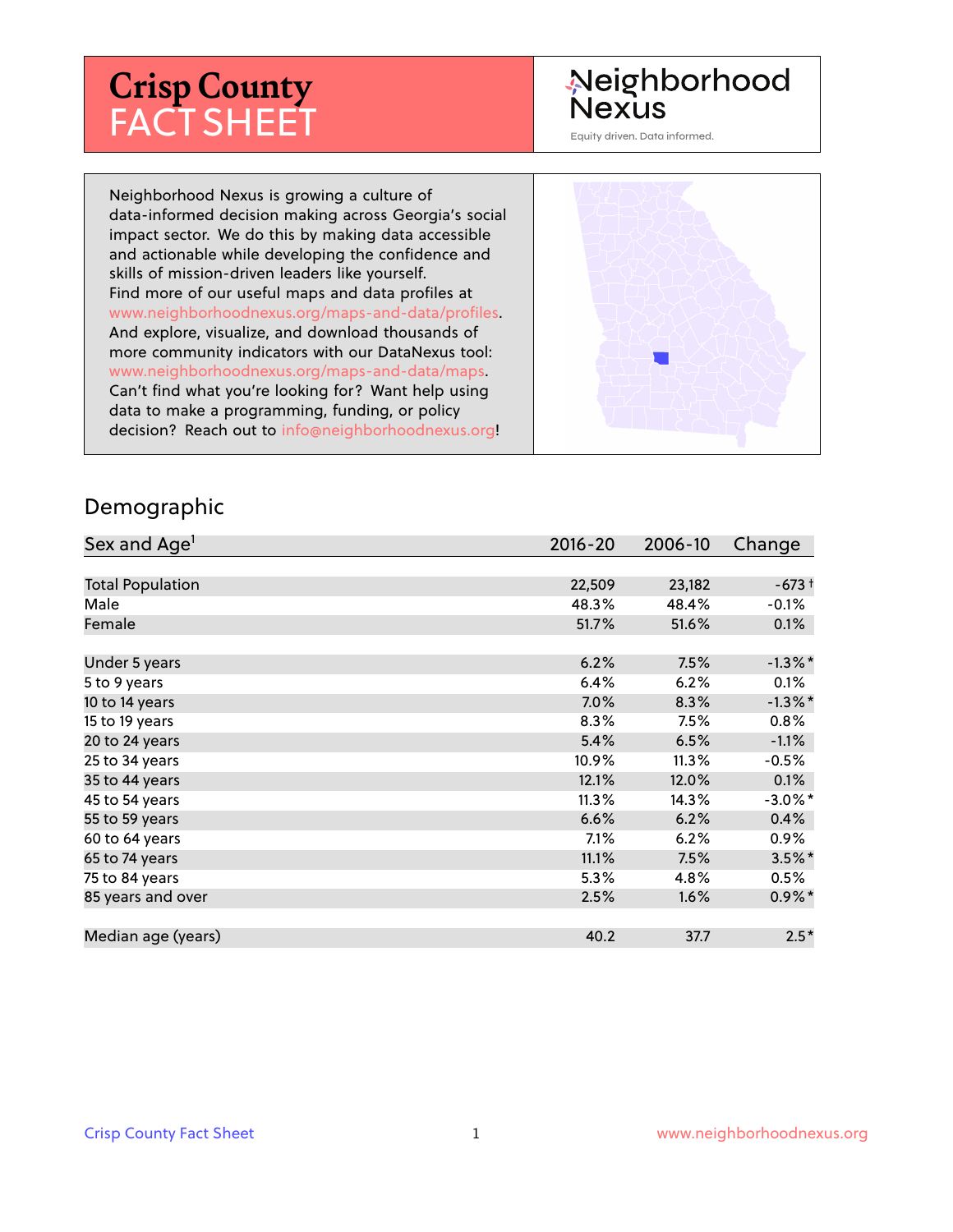## Demographic, continued...

| Race <sup>2</sup>                                            | $2016 - 20$ | 2006-10 | Change     |
|--------------------------------------------------------------|-------------|---------|------------|
| <b>Total population</b>                                      | 22,509      | 23,182  | $-673+$    |
| One race                                                     | 98.7%       | 99.4%   | $-0.8\%$ * |
| White                                                        | 52.5%       | 53.8%   | $-1.3\%$ * |
| <b>Black or African American</b>                             | 45.8%       | 43.4%   | $2.3\%$ *  |
| American Indian and Alaska Native                            | 0.0%        | 0.0%    | 0.0%       |
| Asian                                                        | 0.1%        | 1.1%    | $-1.0%$    |
| Native Hawaiian and Other Pacific Islander                   | 0.1%        | 0.0%    | 0.1%       |
| Some other race                                              | 0.2%        | 1.1%    | $-0.9%$    |
| Two or more races                                            | 1.3%        | 0.6%    | $0.8\%$ *  |
| Race alone or in combination with other race(s) <sup>3</sup> | $2016 - 20$ | 2006-10 | Change     |
| Total population                                             | 22,509      | 23,182  | $-673+$    |
| White                                                        | 53.8%       | 54.1%   | $-0.3%$    |
| <b>Black or African American</b>                             | 46.1%       | 43.8%   | $2.4\%$ *  |
| American Indian and Alaska Native                            | 0.3%        | 0.3%    | $-0.0%$    |
| Asian                                                        | 0.3%        | 1.1%    | $-0.8%$    |
| Native Hawaiian and Other Pacific Islander                   | 0.1%        | 0.0%    | 0.1%       |
| Some other race                                              | 0.8%        | 1.4%    | $-0.6%$    |
| Hispanic or Latino and Race <sup>4</sup>                     | $2016 - 20$ | 2006-10 | Change     |
| <b>Total population</b>                                      | 22,509      | 23,182  | $-673+$    |
| Hispanic or Latino (of any race)                             | 3.5%        | 3.0%    | $0.5%$ +   |
| Not Hispanic or Latino                                       | 96.5%       | 97.0%   | $-0.5%$ †  |
| White alone                                                  | 49.6%       | 52.2%   | $-2.6\%$ * |
| Black or African American alone                              | 45.8%       | 43.4%   | $2.3\%$ *  |
| American Indian and Alaska Native alone                      | 0.0%        | 0.0%    | 0.0%       |
| Asian alone                                                  | 0.1%        | 1.1%    | $-1.0%$    |
| Native Hawaiian and Other Pacific Islander alone             | 0.1%        | 0.0%    | 0.1%       |
| Some other race alone                                        | 0.0%        | 0.0%    | $0.0\%$    |
| Two or more races                                            | 0.9%        | 0.3%    | $0.6\%$ *  |
| U.S. Citizenship Status <sup>5</sup>                         | $2016 - 20$ | 2006-10 | Change     |
| Foreign-born population                                      | 383         | 278     | 105        |
| Naturalized U.S. citizen                                     | 24.0%       | 35.3%   | $-11.2%$   |
| Not a U.S. citizen                                           | 76.0%       | 64.7%   | 11.2%      |
| Citizen, Voting Age Population <sup>6</sup>                  | $2016 - 20$ | 2006-10 | Change     |
| Citizen, 18 and over population                              | 16,916      | 16,821  | 95         |
| Male                                                         | 46.9%       | 45.9%   | $0.9%$ *   |
| Female                                                       | 53.1%       | 54.1%   | $-0.9\%$ * |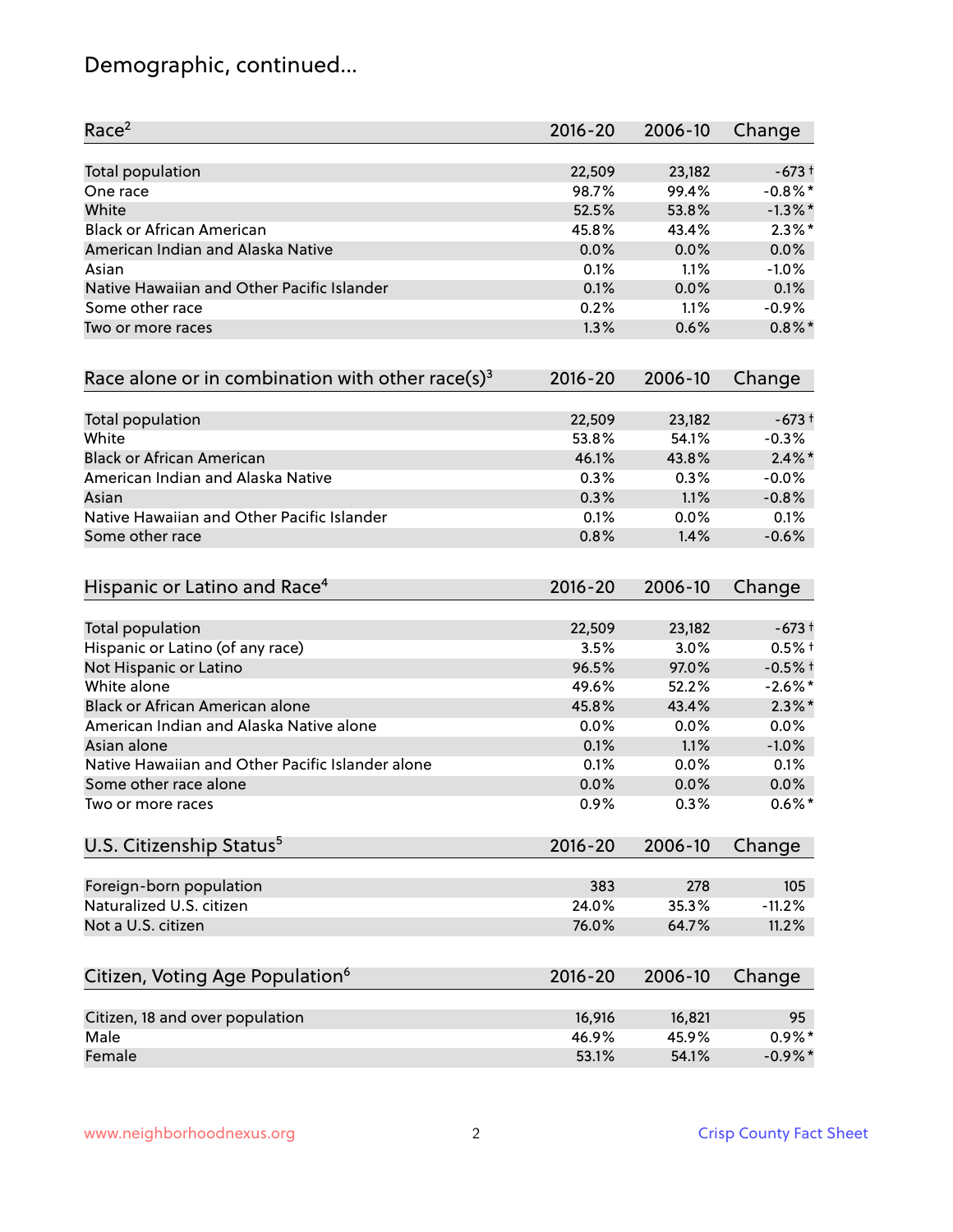#### Economic

| Income <sup>7</sup>                                 | 2016-20 | 2006-10 | Change    |
|-----------------------------------------------------|---------|---------|-----------|
|                                                     |         |         |           |
| All households                                      | 8,479   | 8,835   | $-356$    |
| Less than \$10,000                                  | 10.4%   | 16.2%   | $-5.7%$ * |
| \$10,000 to \$14,999                                | 12.3%   | 10.1%   | 2.2%      |
| \$15,000 to \$24,999                                | 11.7%   | 16.3%   | $-4.6%$   |
| \$25,000 to \$34,999                                | 12.4%   | 12.1%   | 0.3%      |
| \$35,000 to \$49,999                                | 13.4%   | 12.9%   | 0.4%      |
| \$50,000 to \$74,999                                | 13.2%   | 16.9%   | $-3.8%$   |
| \$75,000 to \$99,999                                | 9.5%    | 7.3%    | 2.2%      |
| \$100,000 to \$149,999                              | 10.1%   | 5.6%    | 4.5%*     |
| \$150,000 to \$199,999                              | 2.5%    | 1.6%    | 0.9%      |
| \$200,000 or more                                   | 4.5%    | 0.9%    | $3.6\%$ * |
| Median household income (dollars)                   | 38,272  | 29,960  | 8,312*    |
| Mean household income (dollars)                     | 64,200  | 43,252  | 20,948*   |
| With earnings                                       | 69.9%   | 72.8%   | $-2.8%$   |
| Mean earnings (dollars)                             | 65,826  | 42,334  | 23,492*   |
| <b>With Social Security</b>                         | 42.0%   | 36.3%   | $5.7\%$ * |
| Mean Social Security income (dollars)               | 18,824  | 13,352  | $5,472*$  |
| With retirement income                              | 17.4%   | 14.8%   | 2.7%      |
| Mean retirement income (dollars)                    | 31,407  | 19,779  | 11,628*   |
| With Supplemental Security Income                   | 9.3%    | 8.1%    | 1.2%      |
| Mean Supplemental Security Income (dollars)         | 8,598   | 7,184   | $1,414*$  |
| With cash public assistance income                  | 2.2%    | 3.3%    | $-1.1%$   |
| Mean cash public assistance income (dollars)        | 5,784   | 3,585   | 2,199     |
| With Food Stamp/SNAP benefits in the past 12 months | 28.3%   | 20.9%   | $7.3\%$ * |
|                                                     |         |         |           |
| Families                                            | 5,948   | 6,058   | $-110$    |
| Less than \$10,000                                  | 7.3%    | 11.5%   | $-4.2%$   |
| \$10,000 to \$14,999                                | 9.0%    | 8.8%    | 0.3%      |
| \$15,000 to \$24,999                                | 10.8%   | 15.7%   | $-5.0%$   |
| \$25,000 to \$34,999                                | 13.2%   | 8.7%    | 4.5%*     |
| \$35,000 to \$49,999                                | 13.2%   | 15.1%   | $-1.9%$   |
| \$50,000 to \$74,999                                | 14.7%   | 21.3%   | $-6.6%$ * |
| \$75,000 to \$99,999                                | 11.0%   | 8.9%    | 2.0%      |
| \$100,000 to \$149,999                              | 12.0%   | 7.1%    | 4.8%*     |
| \$150,000 to \$199,999                              | 3.2%    | 2.0%    | 1.1%      |
| \$200,000 or more                                   | 5.6%    | 0.9%    | 4.7%*     |
| Median family income (dollars)                      | 44,529  | 41,616  | 2,913     |
| Mean family income (dollars)                        | 68,095  | 48,902  | 19,193*   |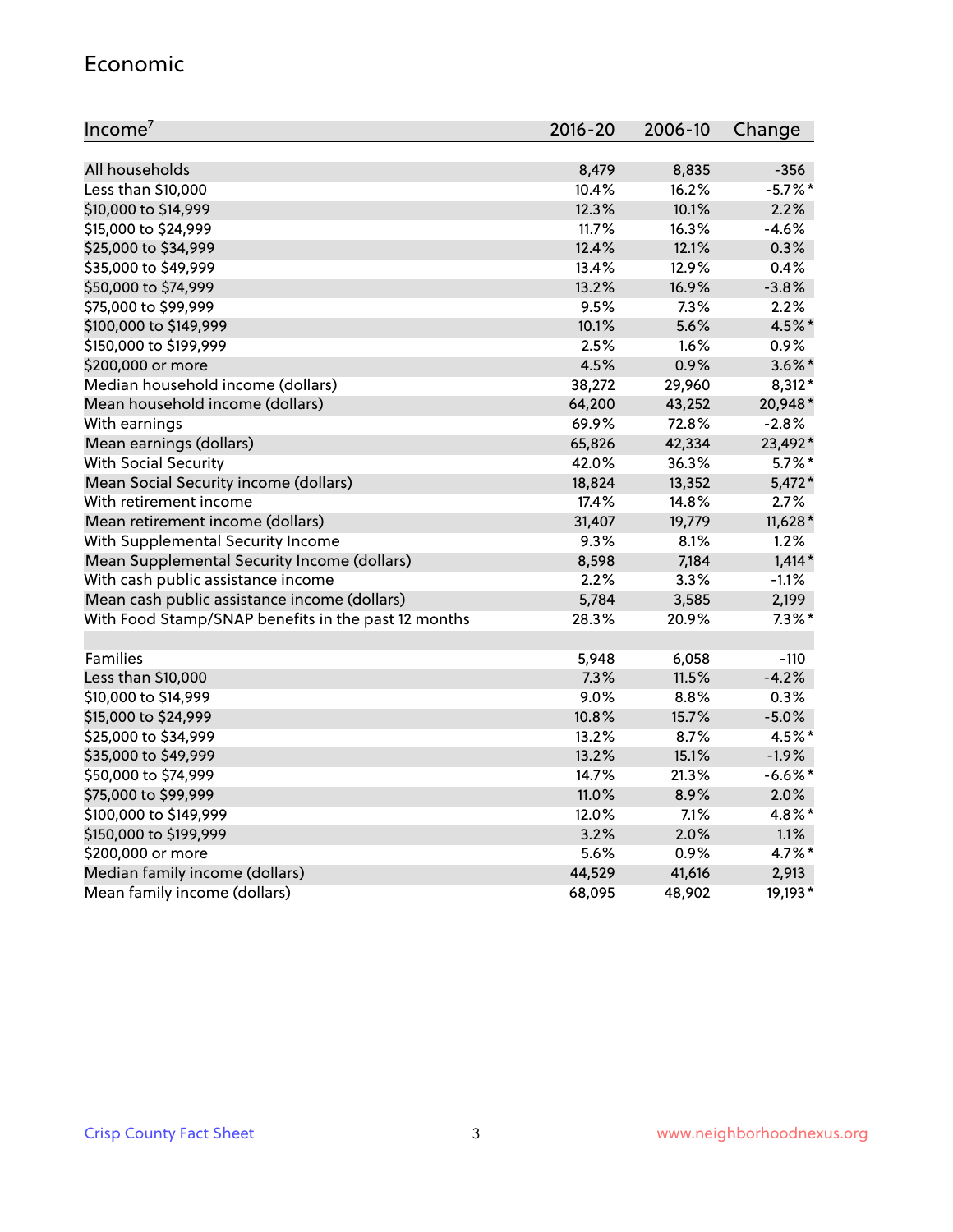### Economic, continued...

| Income, continued <sup>8</sup>                           | $2016 - 20$ | 2006-10 | Change     |
|----------------------------------------------------------|-------------|---------|------------|
|                                                          |             |         |            |
| Nonfamily households                                     | 2,531       | 2,777   | $-246$     |
| Median nonfamily income (dollars)                        | 20,300      | 17,180  | 3,120      |
| Mean nonfamily income (dollars)                          | 51,399      | 28,821  | 22,578*    |
|                                                          |             |         |            |
| Median earnings for workers (dollars)                    | 26,189      | 21,770  | 4,419*     |
| Median earnings for male full-time, year-round workers   | 37,658      | 35,290  | 2,368      |
| (dollars)                                                |             |         |            |
| Median earnings for female full-time, year-round workers | 31,588      | 25,932  | 5,656*     |
| (dollars)                                                |             |         |            |
| Per capita income (dollars)                              | 25,402      | 17,187  | 8,215*     |
|                                                          |             |         |            |
| Families and People Below Poverty Level <sup>9</sup>     | $2016 - 20$ | 2006-10 | Change     |
|                                                          |             |         |            |
| All families                                             | 23.8%       | 24.0%   | $-0.2%$    |
| With related children under 18 years                     | 44.1%       | 36.7%   | 7.4%       |
| With related children under 5 years only                 | 33.9%       | 41.5%   | $-7.6%$    |
| Married couple families                                  | 7.3%        | 8.1%    | $-0.8%$    |
| With related children under 18 years                     | 14.3%       | 14.8%   | $-0.5%$    |
| With related children under 5 years only                 | 0.0%        | 30.9%   | $-30.9%$   |
| Families with female householder, no husband present     | 50.7%       | 53.6%   | $-3.0%$    |
| With related children under 18 years                     | 68.6%       | 57.6%   | 10.9%      |
| With related children under 5 years only                 | 18.0%       | 60.5%   | $-42.5%$   |
|                                                          |             |         |            |
| All people                                               | 29.7%       | 29.1%   | 0.6%       |
| Under 18 years                                           | 48.8%       | 47.9%   | 0.9%       |
| Related children under 18 years                          | 48.6%       | 47.2%   | 1.4%       |
| Related children under 5 years                           | 38.6%       | 54.3%   | $-15.7%$   |
| Related children 5 to 17 years                           | 52.0%       | 44.4%   | 7.6%       |
| 18 years and over                                        | 23.8%       | 22.3%   | 1.5%       |
| 18 to 64 years                                           | 28.4%       | 23.5%   | 4.9%*      |
| 65 years and over                                        | 9.8%        | 16.9%   | $-7.1\%$ * |
| People in families                                       | 28.5%       | 28.5%   | 0.1%       |
| Unrelated individuals 15 years and over                  | 36.1%       | 32.2%   | 3.9%       |
|                                                          |             |         |            |
| Non-Hispanic white people                                | 11.2%       | 12.0%   | $-0.8%$    |
| Black or African-American people                         | 49.3%       | 47.4%   | 1.9%       |
| Asian people                                             | 5.0%        | 93.6%   | $-88.6%$ * |
| Hispanic or Latino people                                | 41.0%       | 43.9%   | $-2.9%$    |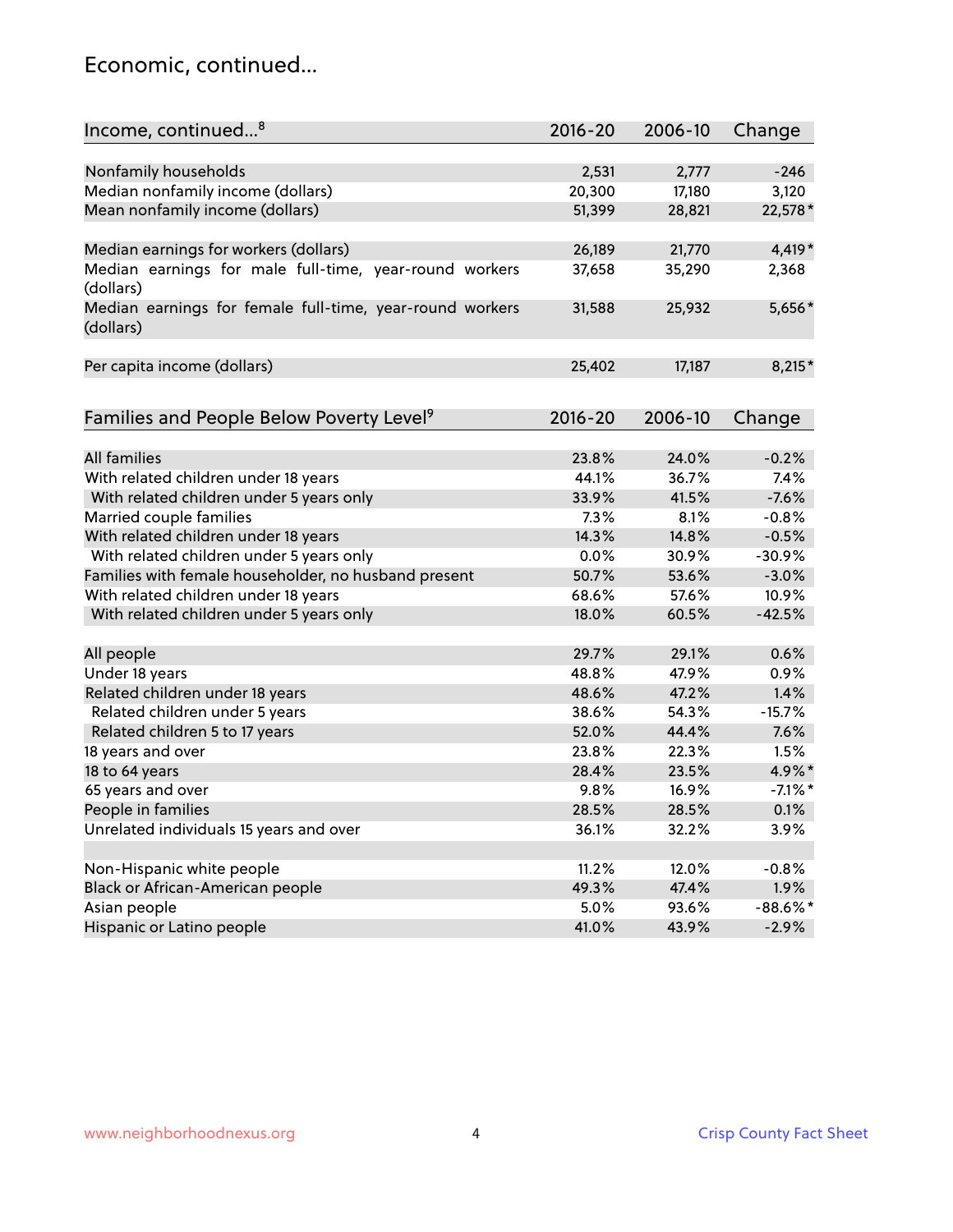## Employment

| Employment Status <sup>10</sup>                                                               | 2010        | 2020    | Change     |
|-----------------------------------------------------------------------------------------------|-------------|---------|------------|
| In Labor Force                                                                                | 9,515       | 9,208   | 9,208      |
| <b>Unemployment Rate</b>                                                                      | 7.9%        | 14.2%   | $-6.3%$    |
|                                                                                               |             |         |            |
| Industry <sup>11</sup>                                                                        | $2016 - 20$ | 2006-10 | Change     |
| Civilian employed population 16 years and over                                                | 9,051       | 8,732   | 319        |
| Agriculture, forestry, fishing and hunting, and mining                                        | 3.6%        | 3.3%    | 0.3%       |
| Construction                                                                                  | 5.9%        | 7.7%    | $-1.8%$    |
| Manufacturing                                                                                 | 12.5%       | 13.2%   | $-0.7%$    |
| Wholesale trade                                                                               | 1.5%        | 4.6%    | $-3.1\%$ * |
| Retail trade                                                                                  | 15.4%       | 12.7%   | 2.7%       |
| Transportation and warehousing, and utilities                                                 | 5.4%        | 6.0%    | $-0.6%$    |
| Information                                                                                   | 0.6%        | 0.1%    | 0.5%       |
| Finance and insurance, and real estate and rental and leasing                                 | 4.1%        | 4.5%    | $-0.5%$    |
| Professional, scientific, and management, and administrative<br>and waste management services | 5.5%        | 6.1%    | $-0.6%$    |
| Educational services, and health care and social assistance                                   | 23.5%       | 20.6%   | 2.9%       |
| Arts, entertainment, and recreation, and accommodation and<br>food services                   | 11.4%       | 10.5%   | 1.0%       |
| Other services, except public administration                                                  | 3.9%        | 3.9%    | $-0.1%$    |
| <b>Public administration</b>                                                                  | 6.8%        | 6.8%    | 0.0%       |
| Occupation <sup>12</sup>                                                                      | $2016 - 20$ | 2006-10 | Change     |
|                                                                                               |             |         |            |
| Civilian employed population 16 years and over                                                | 9,051       | 8,732   | 319        |
| Management, business, science, and arts occupations                                           | 28.2%       | 26.9%   | 1.2%       |
| Service occupations                                                                           | 18.1%       | 19.4%   | $-1.4%$    |
| Sales and office occupations                                                                  | 24.7%       | 22.1%   | 2.6%       |
| Natural<br>resources,<br>construction,<br>and<br>maintenance<br>occupations                   | 10.4%       | 10.7%   | $-0.3%$    |
| Production, transportation, and material moving occupations                                   | 18.6%       | 20.8%   | $-2.1%$    |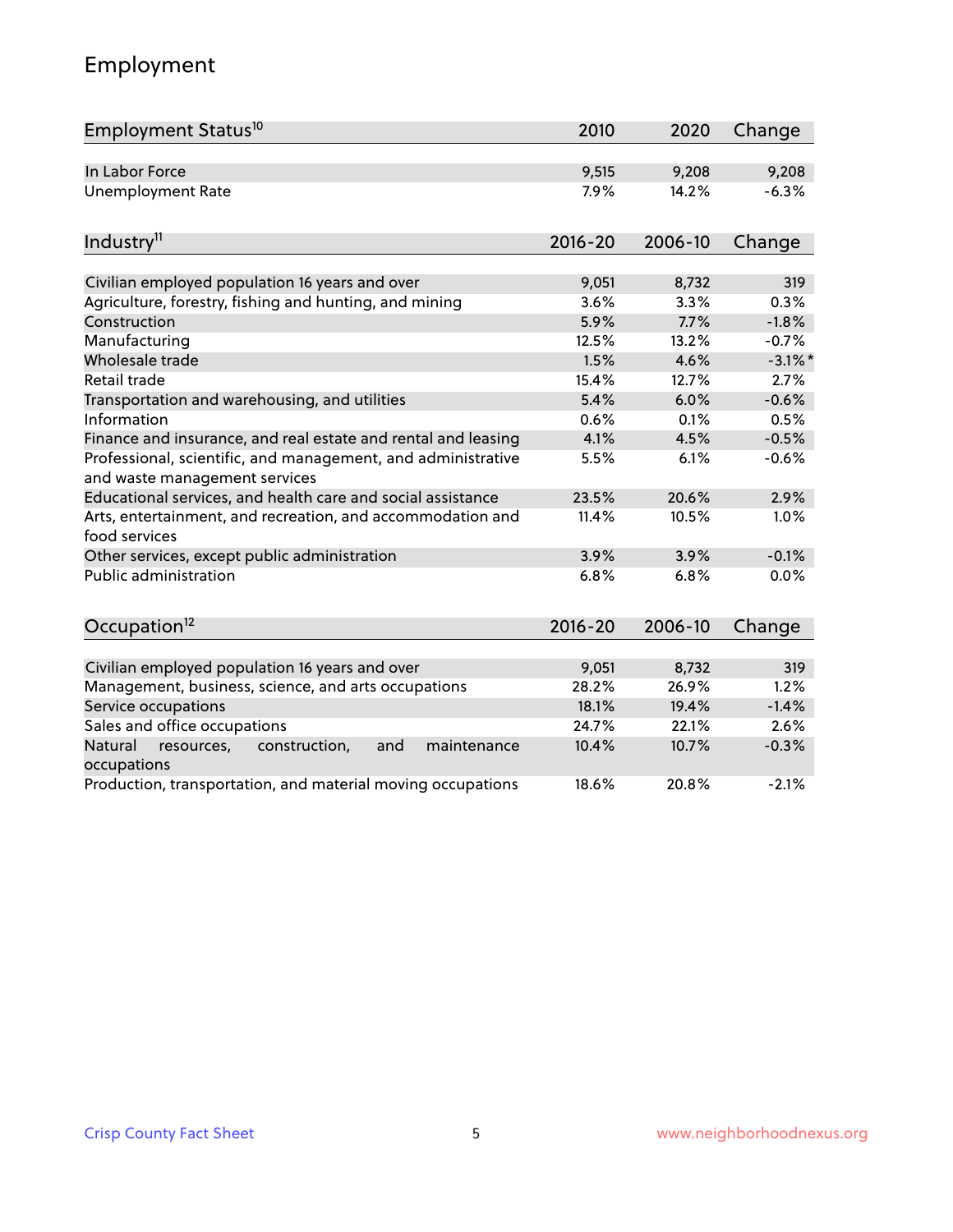## Employment, continued...

| Class of Worker <sup>13</sup>                          | $2016 - 20$ | 2006-10 | Change  |
|--------------------------------------------------------|-------------|---------|---------|
| Civilian employed population 16 years and over         | 9,051       | 8,732   | 319     |
| Private wage and salary workers                        | 73.0%       | 73.4%   | $-0.5%$ |
| Government workers                                     | 19.5%       | 20.3%   | $-0.8%$ |
| Self-employed in own not incorporated business workers | 7.5%        | 6.1%    | 1.4%    |
| <b>Unpaid family workers</b>                           | 0.0%        | 0.1%    | $-0.1%$ |
|                                                        |             |         |         |
| Job Flows <sup>14</sup>                                | 2019        | 2010    | Change  |
| Total Jobs in county                                   | 7,879       | 5,717   | 2,162   |
| Held by residents of county                            | 43.9%       | 42.2%   | 1.8%    |
|                                                        | 56.1%       | 57.8%   | $-1.8%$ |
| Held by non-residents of county                        |             |         |         |
| Jobs by Industry Sector <sup>15</sup>                  | 2019        | 2010    | Change  |
| Total Jobs in county                                   | 7,879       | 5,717   | 2,162   |
| Goods Producing sectors                                | 18.1%       | 17.7%   | 0.4%    |
| Trade, Transportation, and Utilities sectors           | 24.6%       | 30.5%   | $-5.9%$ |
| All Other Services sectors                             | 57.3%       | 51.9%   | 5.4%    |
|                                                        |             |         |         |
| Total Jobs in county held by county residents          | 3,461       | 2,411   | 1,050   |
| <b>Goods Producing sectors</b>                         | 21.6%       | 20.4%   | 1.2%    |
| Trade, Transportation, and Utilities sectors           | 17.0%       | 24.8%   | $-7.8%$ |
| All Other Services sectors                             | 61.4%       | 54.8%   | 6.6%    |
| Jobs by Earnings <sup>16</sup>                         | 2019        | 2010    | Change  |
|                                                        |             |         |         |
| Total Jobs in county                                   | 7,879       | 5,717   | 2,162   |
| Jobs with earnings \$1250/month or less                | 25.1%       | 31.5%   | $-6.4%$ |
| Jobs with earnings \$1251/month to \$3333/month        | 40.7%       | 46.0%   | $-5.4%$ |
| Jobs with earnings greater than \$3333/month           | 34.2%       | 22.5%   | 11.7%   |
| Total Jobs in county held by county residents          | 3,461       | 2,411   | 1,050   |
| Jobs with earnings \$1250/month or less                | 25.1%       | 32.8%   | $-7.7%$ |
| Jobs with earnings \$1251/month to \$3333/month        | 44.4%       | 44.4%   | -0.1%   |
| Jobs with earnings greater than \$3333/month           | 30.5%       | 22.7%   | 7.8%    |
|                                                        |             |         |         |
| Jobs by Age of Worker <sup>17</sup>                    | 2019        | 2010    | Change  |
|                                                        |             |         |         |
| Total Jobs in county                                   | 7,879       | 5,717   | 2,162   |
| Jobs with workers age 29 or younger                    | 21.6%       | 23.6%   | $-2.0%$ |
| Jobs with workers age 30 to 54                         | 53.8%       | 57.4%   | $-3.6%$ |
| Jobs with workers age 55 or older                      | 24.6%       | 19.0%   | 5.7%    |
| Total Jobs in county held by county residents          | 3,461       | 2,411   | 1,050   |
| Jobs with workers age 29 or younger                    | 20.1%       | 20.7%   | $-0.6%$ |
| Jobs with workers age 30 to 54                         | 53.1%       | 57.0%   | $-3.9%$ |
| Jobs with workers age 55 or older                      | 26.8%       | 22.3%   | 4.5%    |
|                                                        |             |         |         |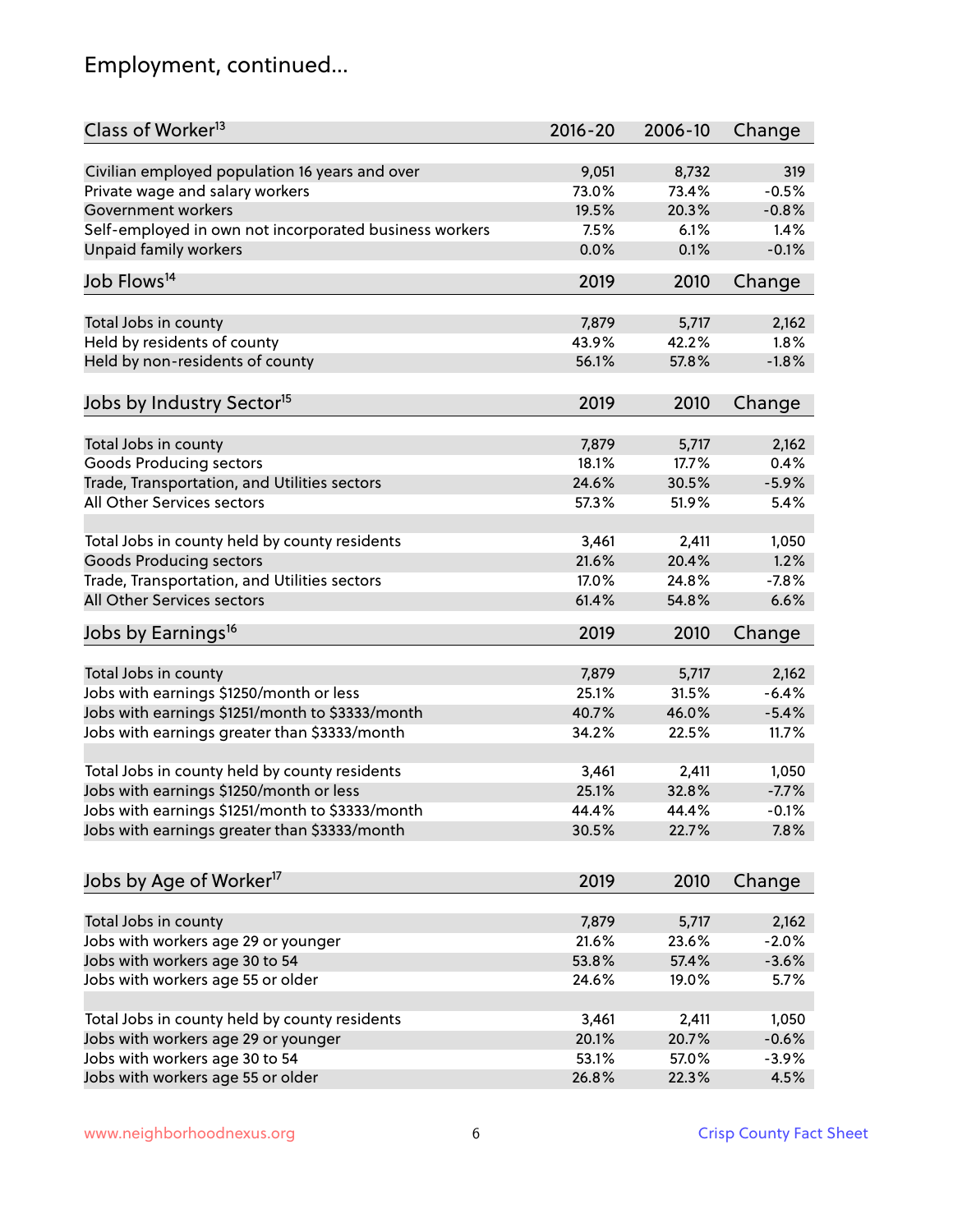#### Education

| Early Learning <sup>18</sup>                        |                |                | 2022                     |
|-----------------------------------------------------|----------------|----------------|--------------------------|
| Licensed Capacity of Early Learning Centers         |                |                | 592                      |
| Licenced capacity per 1,000 children ages 0-4       |                |                | 453.3                    |
| School Enrollment <sup>19</sup>                     | 2022           | 2010           | Change                   |
|                                                     |                |                |                          |
| <b>Enrolled in Public School</b>                    | 3,687          | 4,388          | $-701$                   |
| White                                               | 31.1%          | 36.1%          | $-4.9%$                  |
| <b>Black or African-American</b>                    | 57.5%          | 56.8%          | 0.7%                     |
| Asian                                               | 1.3%           | 1.1%           | 0.2%                     |
| <b>Native American</b>                              | 0.2%           | 0.0%           | 0.2%                     |
| Pacific Islander                                    | 0.1%           | 0.0%           | 0.0%                     |
| <b>Biracial or Multi-Racial</b>                     | 3.7%           | 2.6%           | 1.1%                     |
| Hispanic or Latino                                  | 6.1%           | 3.2%           | 2.9%                     |
| Georgia Milestones: 3rd Grade Reading <sup>20</sup> |                |                | 2019                     |
|                                                     |                |                |                          |
| <b>Number of Students Tested</b>                    |                |                | 274                      |
| Proficient or Distinguished                         |                |                | 25.2%                    |
| Georgia Milestones: 8th Grade Math <sup>21</sup>    |                |                | 2019                     |
| <b>Number of Students Tested</b>                    |                |                | 276                      |
| Proficient or Distinguished                         |                |                | 33.7%                    |
|                                                     |                |                |                          |
| Graduation Rates <sup>22</sup>                      | 2021           | 2012           | Change                   |
|                                                     |                |                |                          |
| Cohort                                              | 268            | 307            | $-39$                    |
| <b>High School Graduation Rate</b>                  | 85.8%          | 62.9%          | 23.0%                    |
| Educational Attainment <sup>23</sup>                | $2016 - 20$    | 2006-10        | Change                   |
|                                                     |                |                |                          |
| Population 25 years and over                        | 15,040<br>5.2% | 14,828         | $212*$                   |
| Less than 9th grade                                 |                | 9.1%<br>17.5%  | $-3.9\%$ *<br>$-5.4\%$ * |
| 9th to 12th grade, no diploma                       | 12.1%          |                |                          |
| High school graduate (includes equivalency)         | 39.9%          | 38.7%<br>17.0% | 1.1%                     |
| Some college, no degree                             | 20.5%          |                | $3.5\%$ *                |
| Associate's degree                                  | 8.8%           | 6.0%           | $2.8\%$ *                |
| Bachelor's degree                                   | 7.7%           | 7.1%           | 0.6%                     |
| Graduate or professional degree                     | 6.0%           | 4.7%           | 1.3%                     |
| Percent high school graduate or higher              | 82.7%          | 73.4%          | $9.3\%$ *                |
| Percent bachelor's degree or higher                 | 13.7%          | 11.7%          | 1.9%                     |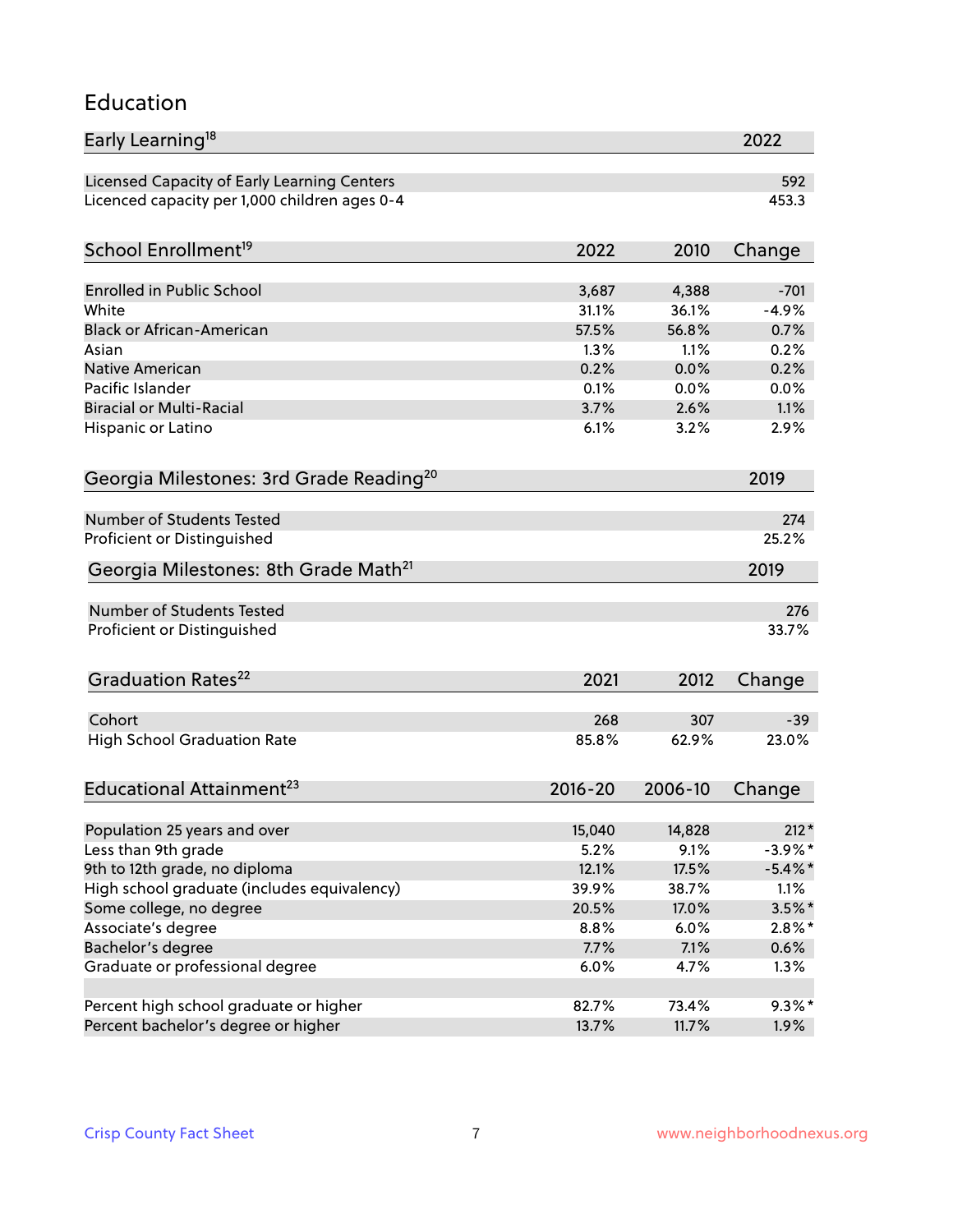### Housing

| Households by Type <sup>24</sup>                     | 2016-20     | 2006-10 | Change               |
|------------------------------------------------------|-------------|---------|----------------------|
|                                                      |             |         |                      |
| <b>Total households</b>                              | 8,479       | 8,835   | $-356$               |
| Family households (families)                         | 70.1%       | 68.6%   | 1.6%                 |
| With own children under 18 years                     | 24.8%       | 30.0%   | $-5.2%$              |
| Married-couple family                                | 40.2%       | 40.6%   | $-0.4%$              |
| With own children of the householder under 18 years  | 10.1%       | 12.2%   | $-2.1%$              |
| Male householder, no wife present, family            | 4.4%        | 5.4%    | $-1.0%$              |
| With own children of the householder under 18 years  | 1.6%        | 2.1%    | $-0.5%$              |
| Female householder, no husband present, family       | 25.5%       | 22.5%   | 3.0%                 |
| With own children of the householder under 18 years  | 13.1%       | 15.7%   | $-2.6%$              |
| Nonfamily households                                 | 29.9%       | 31.4%   | $-1.6%$              |
| Householder living alone                             | 26.6%       | 28.1%   | $-1.5%$              |
| 65 years and over                                    | 13.2%       | 11.3%   | 1.9%                 |
|                                                      |             |         |                      |
| Households with one or more people under 18 years    | 31.8%       | 36.9%   | $-5.1%$              |
| Households with one or more people 65 years and over | 35.6%       | 26.0%   | $9.7\%$ *            |
|                                                      |             |         |                      |
| Average household size                               | 2.61        | 2.58    | 0.02                 |
| Average family size                                  | 3.11        | 3.13    | $-0.01$              |
|                                                      |             |         |                      |
| Housing Occupancy <sup>25</sup>                      | $2016 - 20$ | 2006-10 | Change               |
|                                                      |             |         |                      |
| Total housing units                                  | 10,810      | 10,612  | 198*                 |
| Occupied housing units                               | 78.4%       | 83.3%   | $-4.8\%$ *           |
| Vacant housing units                                 | 21.6%       | 16.7%   | 4.8%*                |
|                                                      |             |         |                      |
| Homeowner vacancy rate                               | 2.1         | 2.6     | $-0.5$               |
| Rental vacancy rate                                  | 8.9         | 6.5     | 2.4                  |
|                                                      |             |         |                      |
|                                                      |             |         |                      |
| Units in Structure <sup>26</sup>                     | 2016-20     | 2006-10 | Change               |
| Total housing units                                  | 10,810      | 10,612  | $198*$               |
| 1-unit, detached                                     | 64.4%       | 59.4%   | 5.1%                 |
|                                                      |             |         |                      |
| 1-unit, attached                                     | 0.6%        | 0.7%    | $-0.1%$<br>$-4.1%$ * |
| 2 units                                              | 5.5%        | 9.6%    |                      |
| 3 or 4 units                                         | 2.2%        | 3.3%    | $-1.1%$              |
| 5 to 9 units                                         | 4.6%        | 4.6%    | $-0.1%$              |
| 10 to 19 units                                       | 0.9%        | 0.5%    | 0.4%                 |
| 20 or more units                                     | 1.5%        | 0.5%    | $1.0\%$ *            |
| Mobile home                                          | 20.3%       | 21.4%   | $-1.1%$              |
| Boat, RV, van, etc.                                  | 0.0%        | $0.0\%$ | 0.0%                 |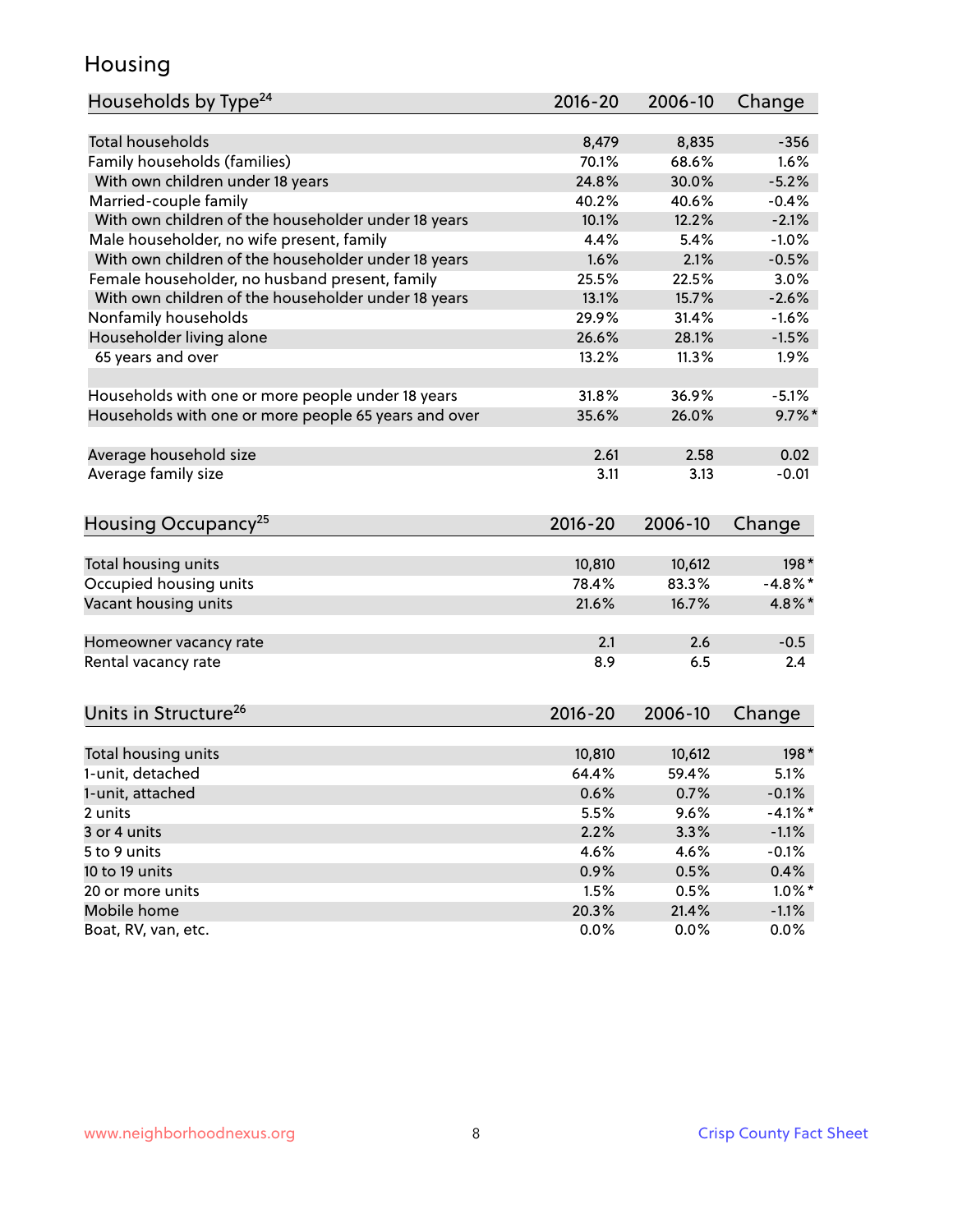## Housing, Continued...

| Year Structure Built <sup>27</sup>             | 2016-20     | 2006-10 | Change     |
|------------------------------------------------|-------------|---------|------------|
| Total housing units                            | 10,810      | 10,612  | 198*       |
| Built 2014 or later                            | 2.1%        | (X)     | (X)        |
| Built 2010 to 2013                             | 0.9%        | (X)     | (X)        |
| Built 2000 to 2009                             | 9.6%        | 8.4%    | 1.2%       |
| Built 1990 to 1999                             | 17.3%       | 26.1%   | $-8.8\%$ * |
| Built 1980 to 1989                             | 17.1%       | 18.4%   | $-1.3%$    |
| Built 1970 to 1979                             | 21.0%       | 10.4%   | 10.7%*     |
| Built 1960 to 1969                             | 11.7%       | 14.2%   | $-2.5%$    |
| Built 1950 to 1959                             | 10.3%       | 11.9%   | $-1.7%$    |
| Built 1940 to 1949                             | 3.8%        | 4.3%    | $-0.5%$    |
| Built 1939 or earlier                          | 6.3%        | 6.4%    | $-0.1%$    |
| Housing Tenure <sup>28</sup>                   | $2016 - 20$ | 2006-10 | Change     |
| Occupied housing units                         | 8,479       | 8,835   | $-356$     |
| Owner-occupied                                 | 56.8%       | 58.5%   | $-1.7%$    |
| Renter-occupied                                | 43.2%       | 41.5%   | 1.7%       |
|                                                |             |         |            |
| Average household size of owner-occupied unit  | 2.53        | 2.40    | $0.12*$    |
| Average household size of renter-occupied unit | 2.71        | 2.84    | $-0.13$    |
| Residence 1 Year Ago <sup>29</sup>             | $2016 - 20$ | 2006-10 | Change     |
| Population 1 year and over                     | 22,331      | 22,793  | $-462*$    |
| Same house                                     | 85.9%       | 79.7%   | $6.2%$ *   |
| Different house in the U.S.                    | 14.1%       | 20.3%   | $-6.2\%$ * |
| Same county                                    | 8.4%        | 15.2%   | $-6.8\%$ * |
| Different county                               | 5.6%        | 5.1%    | 0.5%       |
| Same state                                     | 4.5%        | 2.8%    | $1.7\%$ *  |
| Different state                                | 1.2%        | 2.3%    | $-1.1%$    |
| Abroad                                         | 0.0%        | 0.0%    | 0.0%       |
| Value of Housing Unit <sup>30</sup>            | 2016-20     | 2006-10 | Change     |
| Owner-occupied units                           | 4,818       | 5,171   | $-353$     |
| Less than \$50,000                             | 27.1%       | 22.7%   | 4.3%       |
| \$50,000 to \$99,999                           | 29.8%       | 30.4%   | $-0.6%$    |
| \$100,000 to \$149,999                         | 12.9%       | 18.5%   | $-5.6\%$ * |
| \$150,000 to \$199,999                         | 8.9%        | 7.7%    | 1.1%       |
| \$200,000 to \$299,999                         | 11.3%       | 10.1%   | 1.2%       |
| \$300,000 to \$499,999                         | 7.2%        | 7.1%    | 0.1%       |
| \$500,000 to \$999,999                         | 2.1%        | 3.0%    | $-0.8%$    |
| \$1,000,000 or more                            | 0.7%        | 0.5%    | 0.2%       |
| Median (dollars)                               | 83,100      | 93,900  | $-10,800$  |
| Mortgage Status <sup>31</sup>                  | $2016 - 20$ | 2006-10 | Change     |
| Owner-occupied units                           | 4,818       | 5,171   | $-353$     |
| Housing units with a mortgage                  | 46.4%       | 53.1%   | $-6.7%$    |
| Housing units without a mortgage               | 53.6%       | 46.9%   | 6.7%       |
|                                                |             |         |            |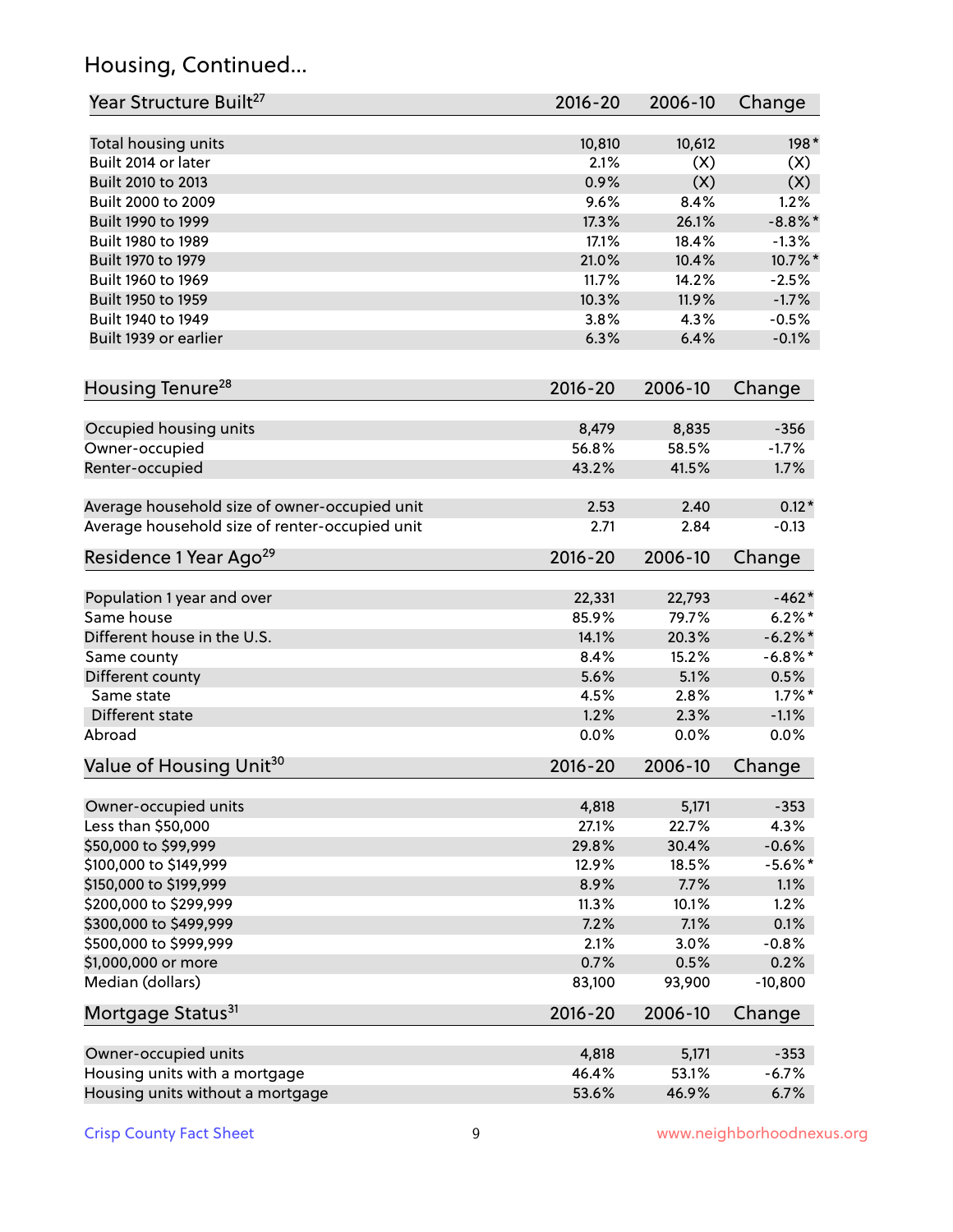## Housing, Continued...

| Selected Monthly Owner Costs <sup>32</sup>                                            | $2016 - 20$ | 2006-10                 | Change      |
|---------------------------------------------------------------------------------------|-------------|-------------------------|-------------|
| Housing units with a mortgage                                                         | 2,237       | 2,747                   | $-510*$     |
| Less than \$300                                                                       | 0.1%        | 0.4%                    | $-0.3%$     |
| \$300 to \$499                                                                        | 9.7%        | 4.7%                    | $5.0\%$ *   |
| \$500 to \$999                                                                        | 35.6%       | 48.7%                   | $-13.1\%$ * |
| \$1,000 to \$1,499                                                                    | 37.2%       | 23.5%                   | 13.7%*      |
| \$1,500 to \$1,999                                                                    | 11.1%       | 12.6%                   | $-1.5%$     |
| \$2,000 to \$2,999                                                                    | 2.5%        | 8.8%                    | $-6.2\%$ *  |
| \$3,000 or more                                                                       | 3.8%        | 1.3%                    | $2.4\%$ *   |
| Median (dollars)                                                                      | 1,043       | 944                     | 99          |
| Housing units without a mortgage                                                      | 2,581       | 2,424                   | 157         |
| Less than \$150                                                                       | 6.9%        | 6.8%                    | 0.2%        |
| \$150 to \$249                                                                        | 14.6%       | 30.6%                   | $-16.0\%$ * |
| \$250 to \$349                                                                        | 26.4%       | 31.3%                   | $-4.9%$     |
| \$350 to \$499                                                                        | 20.3%       | 21.2%                   | $-0.8%$     |
| \$500 to \$699                                                                        | 16.8%       | 6.6%                    | $10.3\%$ *  |
| \$700 or more                                                                         | 14.9%       | 3.6%                    | $11.3\%$ *  |
| Median (dollars)                                                                      | 363         | 289                     | $74*$       |
| Selected Monthly Owner Costs as a Percentage of<br>Household Income <sup>33</sup>     | $2016 - 20$ | 2006-10                 | Change      |
| Housing units with a mortgage (excluding units where<br>SMOCAPI cannot be computed)   | 2,237       | 2,724                   | $-487$      |
| Less than 20.0 percent                                                                | 56.6%       | 42.4%                   | 14.2%*      |
| 20.0 to 24.9 percent                                                                  | 7.3%        | 13.3%                   | $-6.0%$     |
| 25.0 to 29.9 percent                                                                  | 9.8%        | 12.0%                   | $-2.3%$     |
| 30.0 to 34.9 percent                                                                  | 6.5%        | 11.0%                   | $-4.5%$     |
| 35.0 percent or more                                                                  | 19.8%       | 21.3%                   | $-1.5%$     |
| Not computed                                                                          | $\pmb{0}$   | 23                      | $-23$       |
| Housing unit without a mortgage (excluding units where<br>SMOCAPI cannot be computed) | 2,510       | 2,422                   | 88          |
| Less than 10.0 percent                                                                | 47.3%       | 43.1%                   | 4.2%        |
| 10.0 to 14.9 percent                                                                  | 25.1%       | 16.3%                   | $8.8\%$ *   |
| 15.0 to 19.9 percent                                                                  | 8.7%        | 11.0%                   | $-2.3%$     |
| 20.0 to 24.9 percent                                                                  | 3.1%        | 8.0%                    | $-4.8%$     |
| 25.0 to 29.9 percent                                                                  | 2.7%        | 4.8%                    | $-2.0%$     |
| 30.0 to 34.9 percent                                                                  | 9.0%        | 5.8%                    | 3.2%        |
| 35.0 percent or more                                                                  | 4.0%        | 11.0%                   | $-7.0\%$ *  |
| Not computed                                                                          | 71          | $\overline{\mathbf{c}}$ | $69*$       |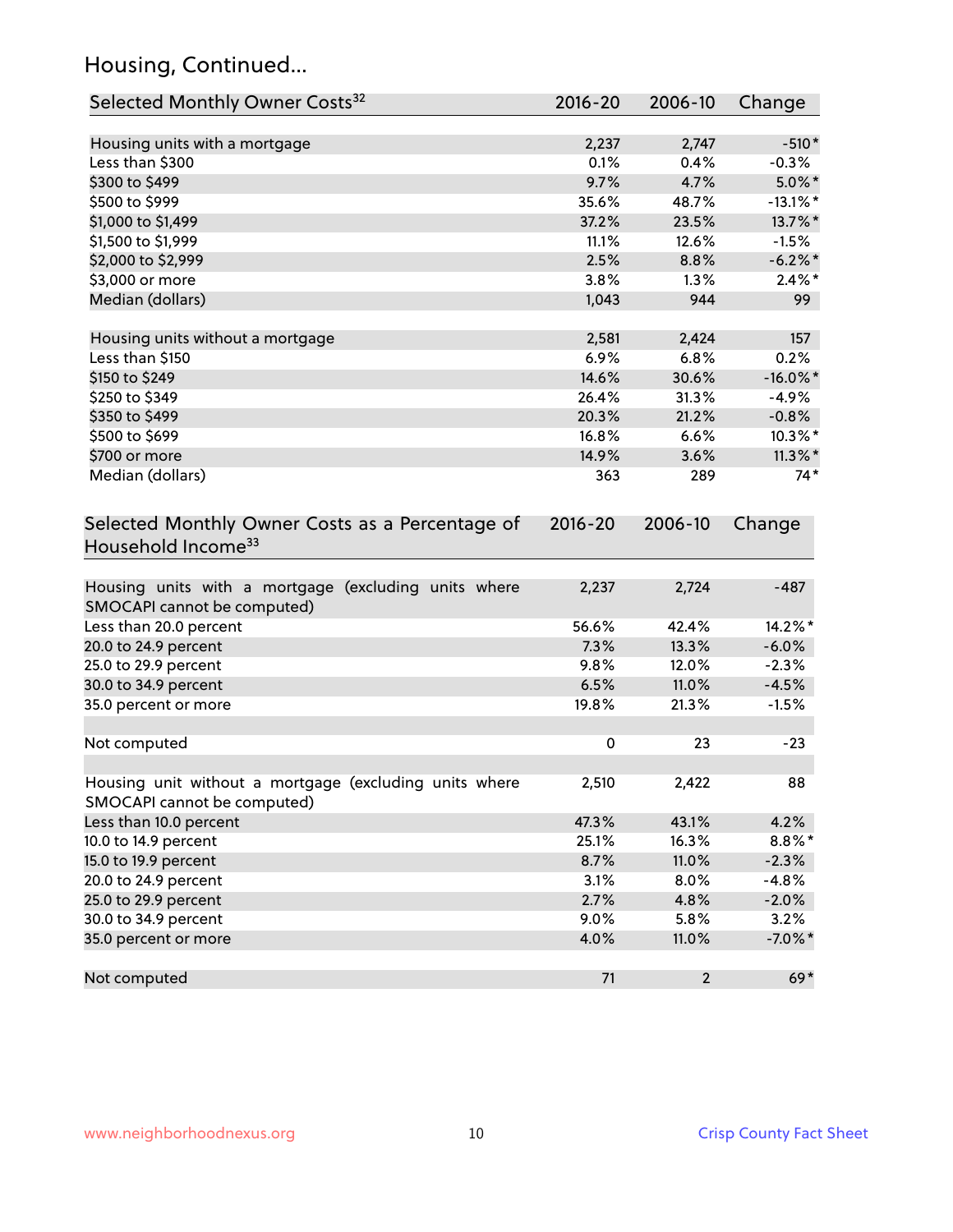## Housing, Continued...

| Gross Rent <sup>34</sup>                                                       | $2016 - 20$ | 2006-10 | Change      |
|--------------------------------------------------------------------------------|-------------|---------|-------------|
|                                                                                |             |         |             |
| Occupied units paying rent                                                     | 3,313       | 3,432   | $-119$      |
| Less than \$200                                                                | 7.8%        | 4.6%    | 3.2%        |
| \$200 to \$499                                                                 | 12.3%       | 29.6%   | $-17.3\%$ * |
| \$500 to \$749                                                                 | 44.5%       | 49.0%   | $-4.5%$     |
| \$750 to \$999                                                                 | 23.6%       | 13.8%   | $9.8\%$ *   |
| \$1,000 to \$1,499                                                             | 11.0%       | 3.1%    | $7.9\%$ *   |
| \$1,500 to \$1,999                                                             | 0.2%        | 0.0%    | 0.2%        |
| \$2,000 or more                                                                | 0.5%        | 0.0%    | 0.5%        |
| Median (dollars)                                                               | 641         | 562     | $79*$       |
| No rent paid                                                                   | 348         | 232     | 116         |
| Gross Rent as a Percentage of Household Income <sup>35</sup>                   | $2016 - 20$ | 2006-10 | Change      |
| Occupied units paying rent (excluding units where GRAPI<br>cannot be computed) | 3,177       | 3,373   | $-196$      |
| Less than 15.0 percent                                                         | 15.6%       | 8.4%    | $7.3\%$ *   |
| 15.0 to 19.9 percent                                                           | 9.4%        | 10.8%   | $-1.3%$     |
| 20.0 to 24.9 percent                                                           | 12.8%       | 9.7%    | 3.2%        |
| 25.0 to 29.9 percent                                                           | 7.1%        | 10.7%   | $-3.6%$     |
| 30.0 to 34.9 percent                                                           | 7.0%        | 14.4%   | $-7.4%$     |
| 35.0 percent or more                                                           | 48.0%       | 46.1%   | 1.9%        |
| Not computed                                                                   | 484         | 291     | $193*$      |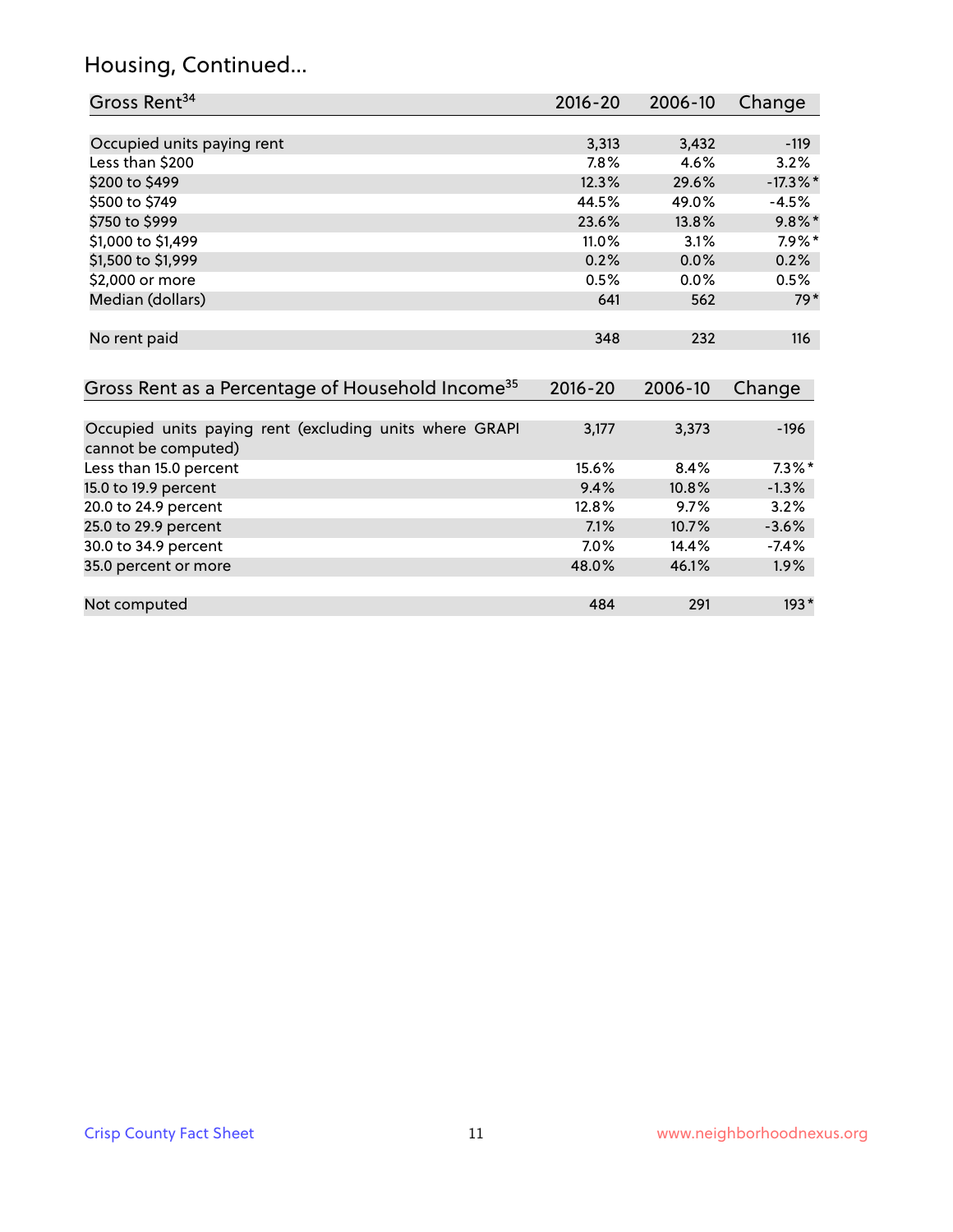## Community Involvement

| Voter Registration and Turnout <sup>36</sup> | 2020   |
|----------------------------------------------|--------|
|                                              |        |
| Active registered voters                     | 12,416 |
| Number voted in Presidential election        | 7.962  |
| Percent voted in Presidential election       | 64.1%  |

## Transportation

| Commuting to Work <sup>37</sup>           | 2016-20     | 2006-10 | Change     |
|-------------------------------------------|-------------|---------|------------|
|                                           |             |         |            |
| Workers 16 years and over                 | 8,660       | 8,558   | 102        |
| Car, truck, or van - drove alone          | 78.9%       | 78.7%   | 0.3%       |
| Car, truck, or van - carpooled            | 14.9%       | 16.4%   | $-1.6%$    |
| Public transportation (excluding taxicab) | 0.5%        | $0.6\%$ | $-0.1%$    |
| Walked                                    | 1.5%        | 0.9%    | 0.6%       |
| Other means                               | 0.8%        | 2.4%    | $-1.6%$    |
| Worked at home                            | 3.4%        | $1.0\%$ | $2.4\%$ *  |
| Mean travel time to work (minutes)        | 20.6        | 19.1    | 1.5        |
| Vehicles Available <sup>38</sup>          | $2016 - 20$ | 2006-10 | Change     |
| Occupied housing units                    | 8,479       | 8,835   | $-356$     |
| No vehicles available                     | 14.2%       | 11.9%   | 2.2%       |
| 1 vehicle available                       | 30.4%       | 38.9%   | $-8.6\%$ * |
| 2 vehicles available                      | 35.5%       | 31.8%   | 3.7%       |
| 3 or more vehicles available              | 20.0%       | 17.4%   | 2.6%       |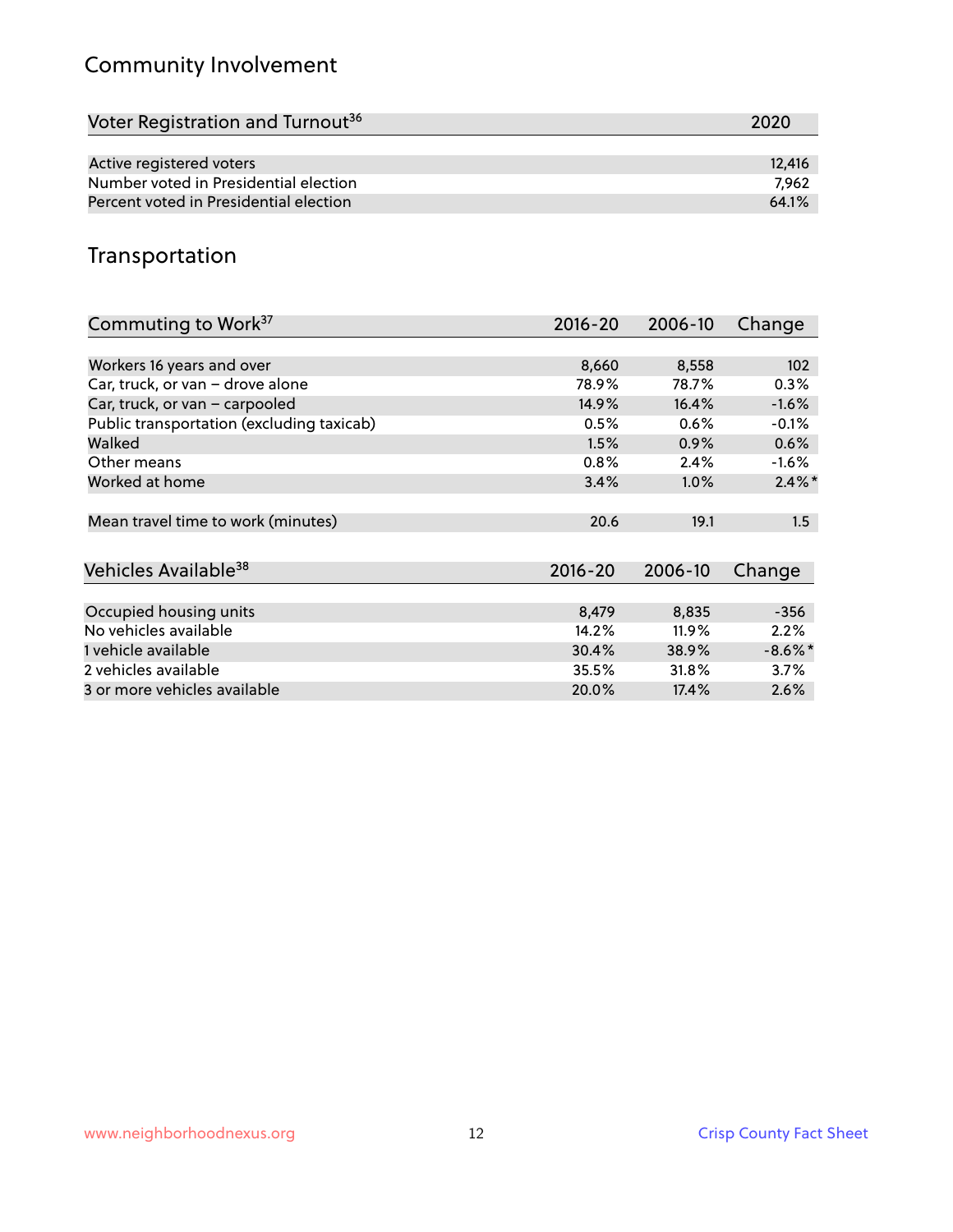#### Health

| Health Insurance coverage <sup>39</sup> | 2016-20 |
|-----------------------------------------|---------|
|-----------------------------------------|---------|

| Civilian Noninstitutionalized Population                | 22,113 |
|---------------------------------------------------------|--------|
| With health insurance coverage                          | 81.1%  |
| With private health insurance coverage                  | 46.8%  |
| With public health coverage                             | 45.2%  |
| No health insurance coverage                            | 18.9%  |
| Civilian Noninstitutionalized Population Under 19 years | 5,670  |
| No health insurance coverage                            | 6.9%   |
| Civilian Noninstitutionalized Population 19 to 64 years | 12,329 |
| In labor force:                                         | 9,216  |
| Employed:                                               | 8,211  |
| With health insurance coverage                          | 70.4%  |
| With private health insurance coverage                  | 20.9%  |
| With public coverage                                    | 7.0%   |
| No health insurance coverage                            | 29.6%  |
| Unemployed:                                             | 1,005  |
| With health insurance coverage                          | 52.1%  |
| With private health insurance coverage                  | 20.9%  |
| With public coverage                                    | 31.2%  |
| No health insurance coverage                            | 47.9%  |
| Not in labor force:                                     | 3,113  |
| With health insurance coverage                          | 72.1%  |
| With private health insurance coverage                  | 34.0%  |
| With public coverage                                    | 45.7%  |
| No health insurance coverage                            | 27.9%  |

# **Health Factors Most Recent** And The Control of the Control of The Control of The Control of The Control of The Control of The Control of The Control of The Control of The Control of The Control of The Control of The Contr

| Premature Death (YPLL before age 75 per 100,000 population, age-adjusted) <sup>40</sup> | 12,935.7 |
|-----------------------------------------------------------------------------------------|----------|
| Average number of Physically Unhealthy Days <sup>41</sup>                               | 5.8      |
| Average number of Mentally Unhealthy Days <sup>42</sup>                                 | 6.1      |
| Low Birthweight Births <sup>43</sup>                                                    | 14.2%    |
| Diabetes Prevalence <sup>44</sup>                                                       | $15.7\%$ |
| HIV Prevalence (per 100,000 population) <sup>45</sup>                                   | 714.8    |
| Rate, Deduplicated ER Visits for Asthma, Ages 0-17 <sup>46</sup>                        | 694.8    |